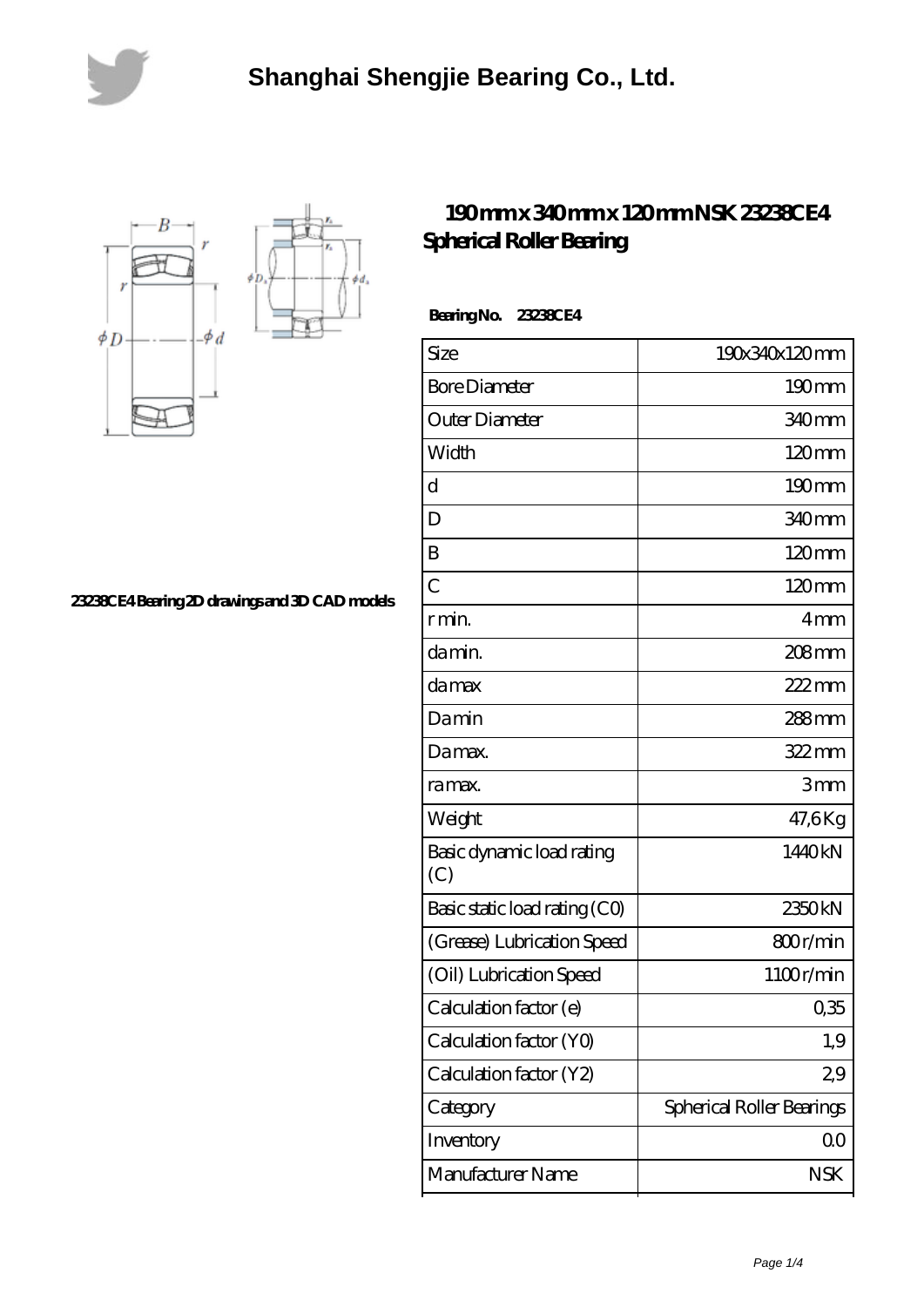

## **[Shanghai Shengjie Bearing Co., Ltd.](https://lemeritagerestaurant.com)**

| Minimum Buy Quantity      | N/A                                                                                                                                                                                                                  |
|---------------------------|----------------------------------------------------------------------------------------------------------------------------------------------------------------------------------------------------------------------|
| Weight/Kilogram           | 40                                                                                                                                                                                                                   |
| Product Group             | BO4311                                                                                                                                                                                                               |
| Internal Clearance        | CO-Medium                                                                                                                                                                                                            |
| Mounting Method           | Shaft Mount                                                                                                                                                                                                          |
| Rolling Element           | Spherical Roller Bearing                                                                                                                                                                                             |
| <b>Bore Profile</b>       | Straight                                                                                                                                                                                                             |
| Cage Material             | Steel                                                                                                                                                                                                                |
| Enclosure                 | Open                                                                                                                                                                                                                 |
| Number of Rows of Rollers | Double Row                                                                                                                                                                                                           |
| Relubricatable            | Yes                                                                                                                                                                                                                  |
| Withdrawal Sleeve         | Not Applicable                                                                                                                                                                                                       |
| Inch - Metric             | Metric                                                                                                                                                                                                               |
| Long Description          | 190MM Straight Bore;<br><b>340MM Outside Diameter;</b><br>120MM Width:<br>CO Medium Clearance;<br>Shaft Mount; Double Row<br>of Spherical Roller Bearings;<br>Steel Cage Material; Open<br>Enclosure; Relubricatable |
| Category                  | Spherical Roller Bearing                                                                                                                                                                                             |
| <b>UNSPSC</b>             | 31171510                                                                                                                                                                                                             |
| Harmonized Tariff Code    | 84823080                                                                                                                                                                                                             |
| Noun                      | Bearing                                                                                                                                                                                                              |
| Keyword String            | Spherical                                                                                                                                                                                                            |
| Manufacturer URL          | http://www.nskamericas.co<br>m                                                                                                                                                                                       |
| Manufacturer Item Number  | 23238CE4                                                                                                                                                                                                             |
| Weight/LBS                | 47.6                                                                                                                                                                                                                 |
| Bore                      | 7.48Inch   190Millimeter                                                                                                                                                                                             |
| Width                     | 4.724 Inch   120 Millimeter                                                                                                                                                                                          |
| Outside Diameter          | 13386Inch   340Millimeter                                                                                                                                                                                            |
| Adapter Part Number       | Not Applicable Inch   Not<br>Applicable Millimeter                                                                                                                                                                   |
|                           |                                                                                                                                                                                                                      |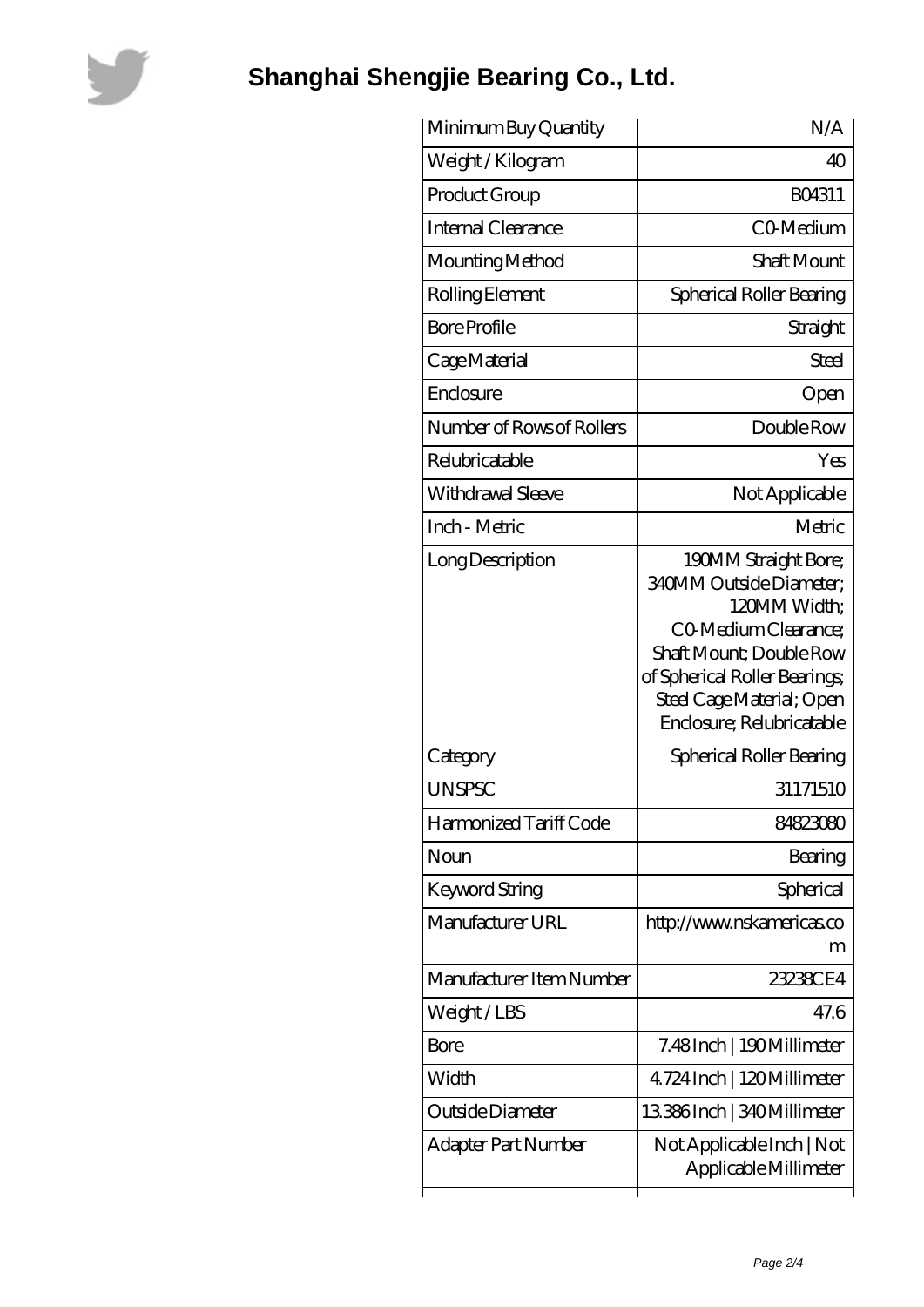

## **[Shanghai Shengjie Bearing Co., Ltd.](https://lemeritagerestaurant.com)**

| bore diameter:         | 190mm                                         |
|------------------------|-----------------------------------------------|
| closure type:          | Open                                          |
| outside diameter:      | 340mm                                         |
| lubrication hole type: | Oil Grooves And Holes In<br><b>Outer Ring</b> |
| overall width:         | $120 \text{mm}$                               |
| cage material:         | <b>Bronze</b>                                 |
| bore type:             | Straight                                      |
| application:           | General Machinery                             |
| outer ring type:       | Not Split                                     |
| series                 | Spherical Roller 232 Series                   |
| internal clearance:    | CO                                            |
| Y3                     | 1.9                                           |
| hidYobi                | 23238CE4                                      |
| LangID                 | 1                                             |
| Y1                     | 1.9                                           |
| $D_{-}$                | 340                                           |
| Y <sub>2</sub>         | 29                                            |
| Macharpm               | O                                             |
| $B_{-}$                | 120                                           |
| damin                  | 208                                           |
| hidTable               | ecat_NSSPHR                                   |
| Oil rpm                | 11 <sub>00</sub>                              |
| YO                     | 1.9                                           |
| mass                   | 47.6                                          |
| GRS rpm                | 800                                           |
| ra                     | 3                                             |
| TSR rpm                | 1200                                          |
| CO                     | 2350                                          |
| DE                     | 302055                                        |
| X <sub>O</sub>         | 1                                             |
| Prod_Type3             | SRB_CTB_CB                                    |
| X1                     | 1                                             |